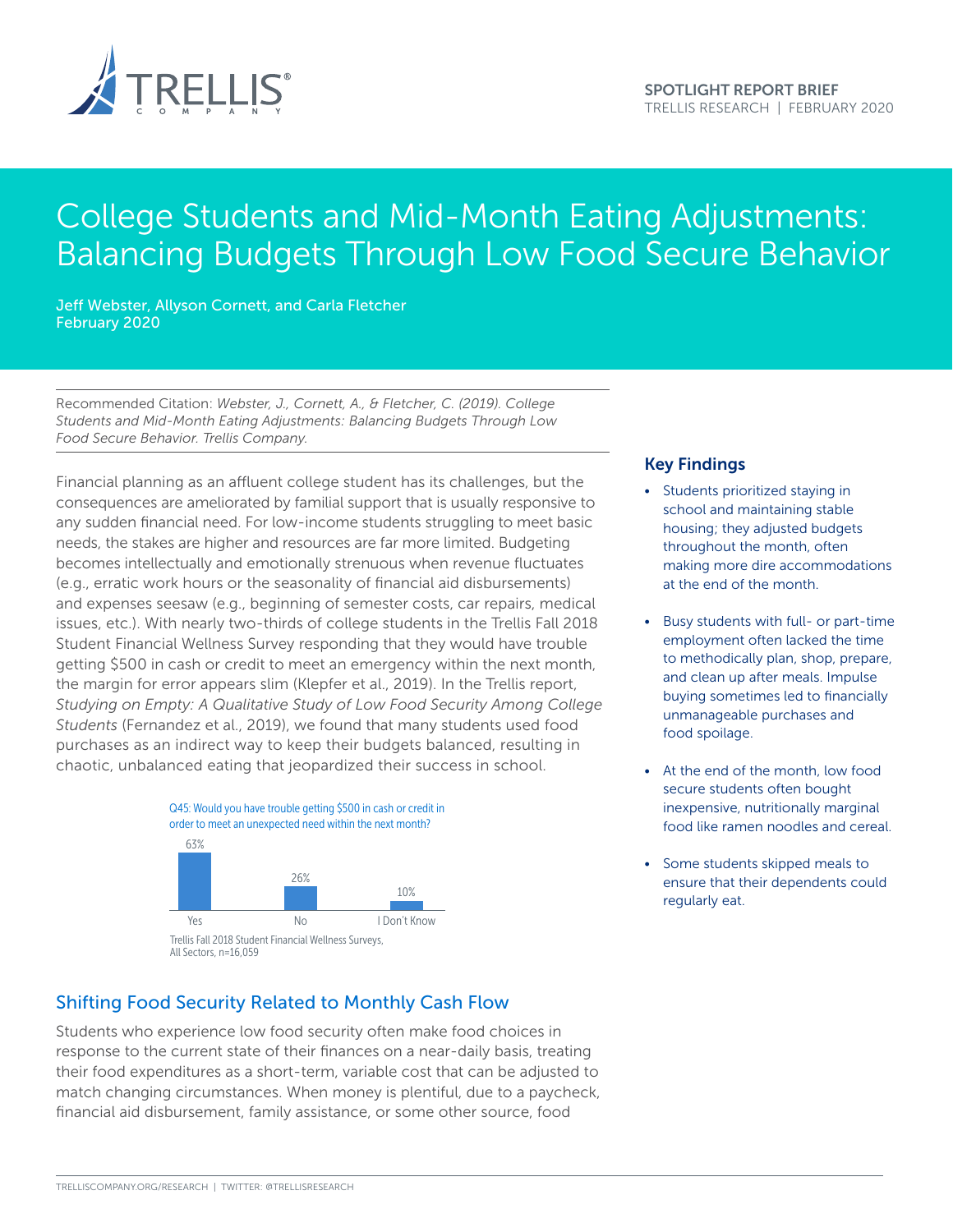becomes healthier and more consistent, often even elevating the student to high food security. When money is scarce or will be soon (as when rent is coming due), food spending constricts accordingly, and chaotic, unbalanced eating results. One student in our study with seasonal employment described the ebb and flow of cash:



*That close to the end of the cycle, things start running out and I have to wait 'til the next check to buy more things and be more gluttonous.* 

— 18- to 22-year-old, full-time public student with seasonal employment and off-campus, shared housing - family

As this quote suggests, students in the study sometimes struggled to create and/or stick to a budget. While they are acutely aware of upcoming major expenses, especially recurring, roughly fixed costs – e.g., rent and utilities, car and credit card payments, the next tank of gas, etc. – many food insecure students struggled to translate expenses into the concrete amounts that they can afford to spend in a given day or week. Survey research suggests that this problem is common. Never One Time they can afford  $\mathbb{Z}$ 

Students responding to the Trellis Student Fall 2018 Financial Wellness Survey reported difficulty making their money last throughout the month. Seventy-seven percent claimed to have run out of money at least once during the prior 12 months and 34 percent did so five or more time. (See figure below).

### Busy Schedules, Improvisational Food Purchases

For students unable to devote time to meal planning, the instinct to default to inexpensive, low-quality foods saves money but is less than optimal for nutrition. The student quoted below knew the total amount of money she could allocate to food but did not do the planning to make sure her food budget could last all month. Like similar students, her diet degraded severely toward the end of the month. She described her grocery shopping.



*I think this time I was basically just picking up... I didn't really have a list with me. I didn't really make recipe plans and stuff like that, what I was gonna cook throughout the month, so that's what pretty much what messed me up. Also, I was trying to eat more healthy. So, I was eating a lot of healthy stuff, and healthy stuff seems to be a lot more expensive.* 

— 23- to 27-year-old, unemployed, full-time public student with off-campus, solo housing



### Q46: In the past 12 months, how many times did you run out of money?

Trellis Fall 2018 Student Financial Wellness Surveys, All Sectors, n=16,035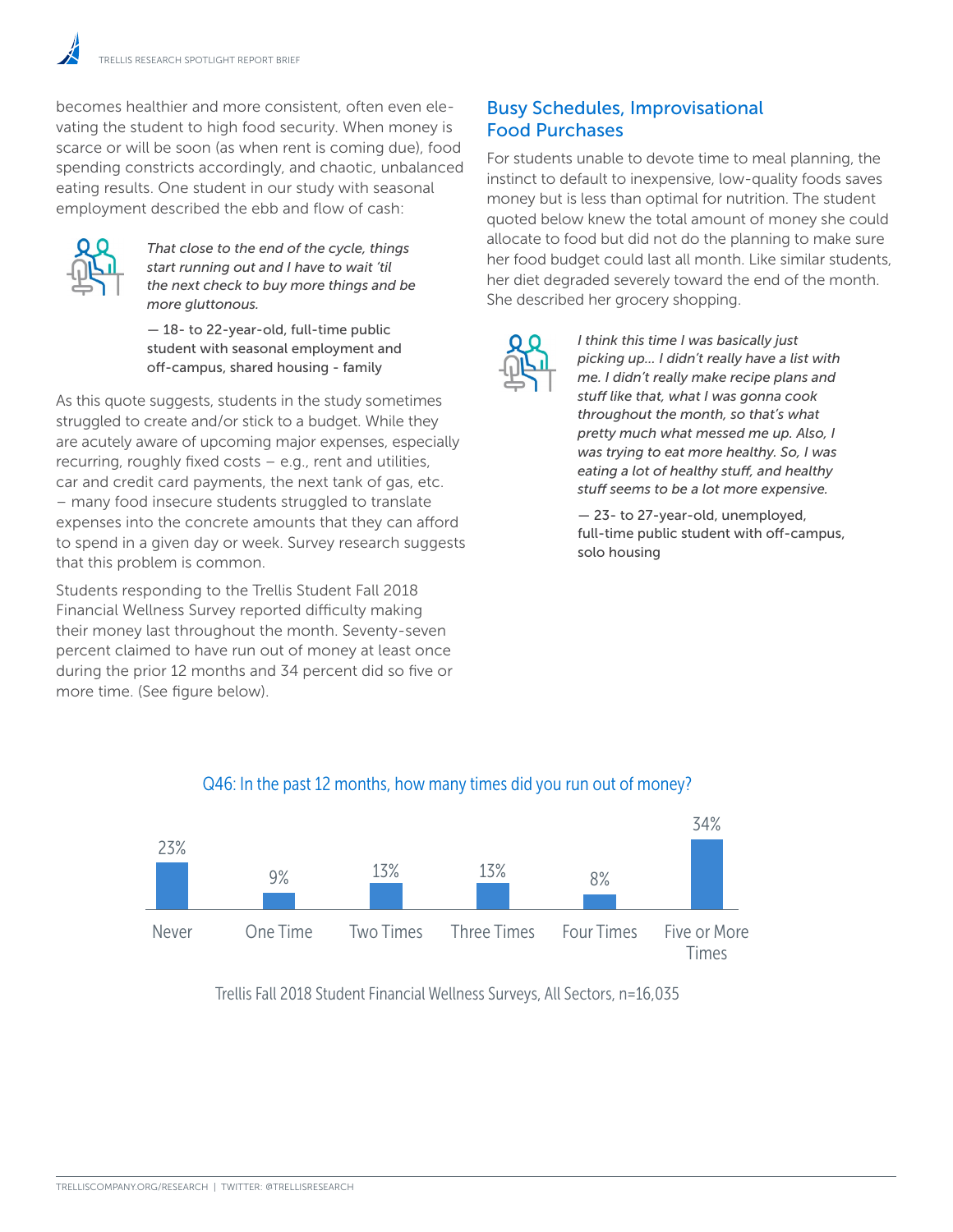### Prioritizing Food for Dependents

According to Trellis' Fall 2018 Student Financial Wellness Survey, 26 percent of respondents provided financial support for at least one child and 17 percent supported parents or guardians. These family obligations sometimes forced students to adjust their own eating patterns.

A full-time student only ate regularly when she was feeding both herself and her daughter:



*Monday through Friday, my daughter is at daycare from like 7:00 in the morning until 6:00 at night, most of the time. And so, I make her breakfast and then I send her to school and they feed her all day, and then we eat something at home before I put her to bed. And so, it's like all that time in the middle there, who knows where I am or what I'm doing. And so, during those times, it's like, I don't know,... It's like I'm planning on not losing money by not buying food. Does that make sense?* 

#### *Interviewer: Mm-hmm.*

*I'm like, I know I might lose money by buying too much food, so I just don't buy any. It's very much afterthought eating, and I can enthusiastically eat as long as I don't have to cook it, but I can't afford to eat out all the time, and so I'm just not eating. So, it's partially money, and it's partially not changing my eating habits to match my money.* 

— 23- to 27-year-old, full-time public student and single parent with part-time employment and off-campus, shared housing - family

This student contrasts how she feeds her daughter with how she feeds herself. When her own hunger is the only thing at stake, she fears that she "might lose money by buying too much food". Yet, she also recognizes that this is partially a matter of eating habits that are not well-suited to her financial circumstances as a single mother who works part time and has a full course load. The realities of life as a self-supporting college student with dependents makes food planning difficult and could lower students' level of food security.

### Research to Practice

Trellis has worked with many schools that are trying to improve student success by helping students meet their basic needs, including elevating levels of food security. For these colleges, the process begins with research to better understand the financial wellness of their students. Other approaches include:

- Address resource needs through increased funding of emergency aid programs, the provision of on-campus food pantries or resource centers, flexible meal plan options with increased dining hours to accommodate students with jobs, and navigational help for students applying for public assistance programs like SNAP, public housing, and low-income discounts on utilities.
- Watch for signs of poverty. Faculty and staff can be trained to spot signs of basic needs deficiency such as students who stay in their cars for long hours and lingering on campus during semester or holiday breaks. School employees can then refer students to appropriate staff for more timely interventions.
- Develop students' food literacy (i.e., their knowledge of nutrition and meal preparation skills) and help stabilize access to nutritious food. Building knowledge, skills, and confidence related to nutrition, meal planning, and meal preparation can reduce costs, improve time management, boost health, and elevate energy. Many college money management offices host cooking workshops, direct students to instructional videos, and share simple recipes.